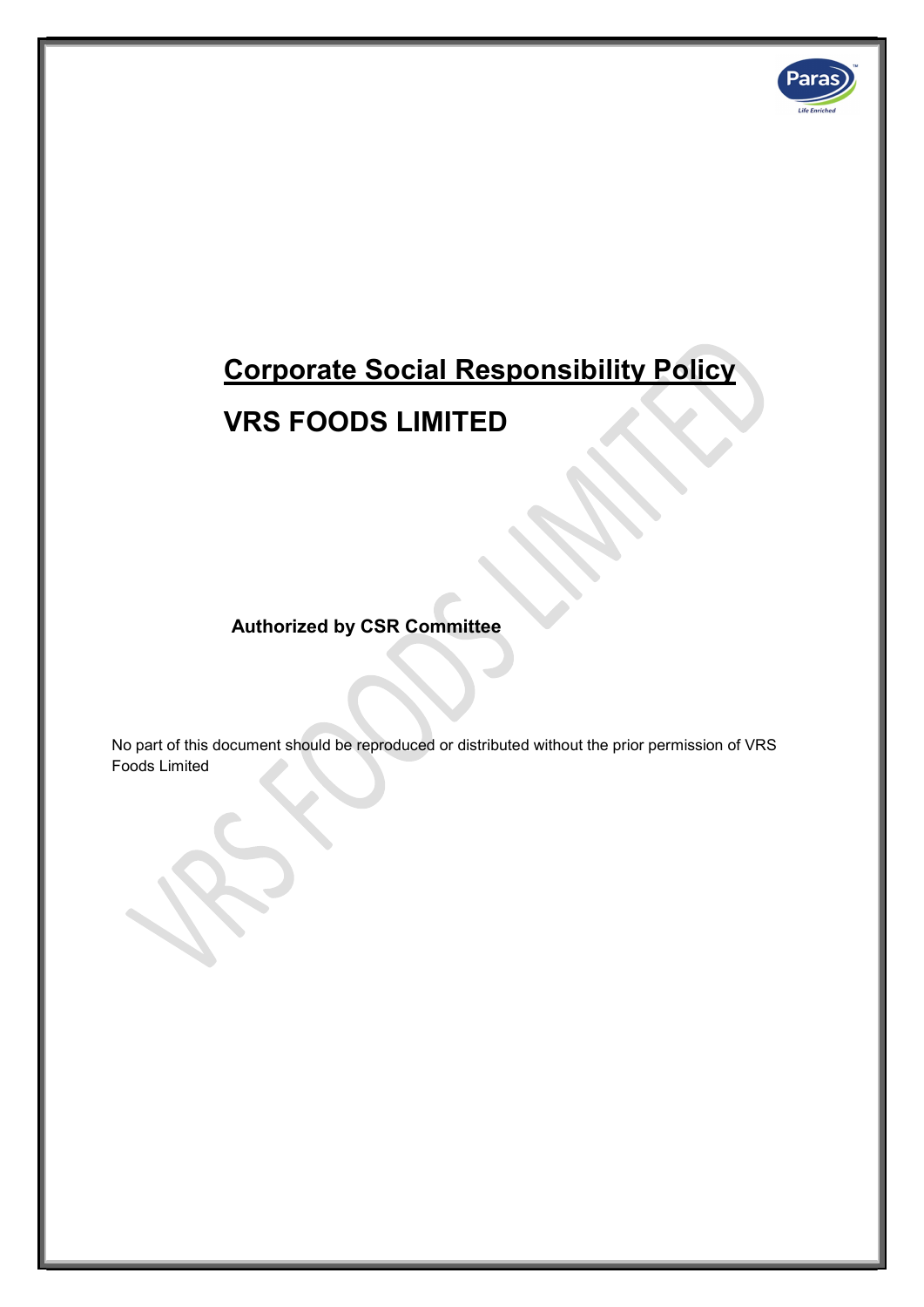

### CSR Policy VRS Foods Limited

Table of Contents

| 1. INTRODUCTION AND BACKGROUND          | 3 |
|-----------------------------------------|---|
| 2. OBJECTIVES                           | 3 |
| 3. FOCUS AREAS                          | 3 |
| 4. UNDERTAKING CSR ACTIVITES            | 3 |
| 5. LOCATION OF CSR EFFORTS              |   |
| <b>6. COMPOSITION OF CSR COMMITTEE</b>  |   |
| 7. RESPONSIBILITIES OF THE COMMITTEE    | 4 |
| 8. GOVERNANCE                           | 4 |
| 9. CSR FUND                             | 4 |
| <b>10. CSR REPORTING AND MONITORING</b> | 5 |
| <b>11. EFFECTIVE DATE</b>               | 5 |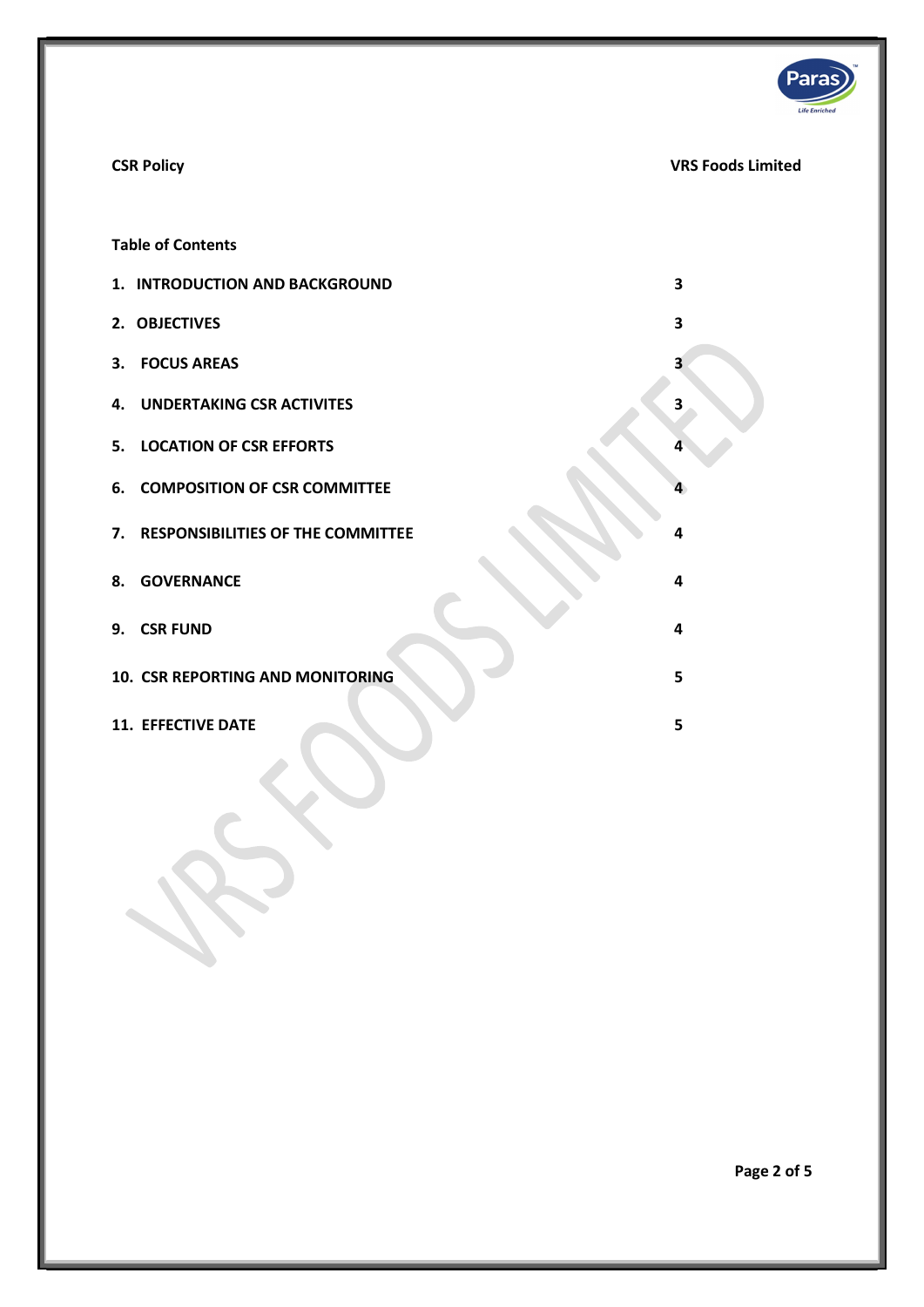

#### INTRODUCTION AND BACKGROUND

Paras history reflects back to 1960, when the procurement of milk started with 60 Litres of milk. The only fundamental that worked right from day one is the quality, which got reinforced everyday of progress. Ch. Ved Ram, the founder of the Company one the connoisseurs in the dairy farm industry, Ved Ram & Sons started as our partnership firm in April 1986. Our first unit was established in 1987 and the rapidly changing technology, production units are well armed with latest equipment's.

The Company has build a legacy of unmatched quality and is today recognized across the globe as a leading Manufactures, Exporters and Suppliers of wide range of Dairy Products. It has established itself as the market leader in dairy products, and research and technology development with the honesty, transparency, dedication and convictions the founding philosophy. The Company has been committed to growth, professional excellence & community development.

#### **OBJECTIVES**

VRS Foods Ltd. CSR Policy intends to:

- Strive for economic development that positively impacts the society at large with minimal resource footprint.
- Embrace responsibility for the Company's action and encourage a positive impact through its activities.

#### FOCUS AREAS

In accordance with the requirements under the Companies Act, 2013, VRS Foods Ltd. CSR activities, amongst others, will focus on:

- Promoting Education, including Special Education and Employment enhancing Vocational skills especially among Children, Women, Elderly, and the Differently Abled and Livelihood Enhancement projects
	- (i) Infrastructure development (for schools/colleges/training centres) institutions for girls/ boy in rural and backward areas.

#### Eradicating hunger, poverty and malnutrition, promoting preventive Healthcare and Sanitation and making available safe drinking water

- (i) General Health camps.
- (ii) Specialised Health camps.
- (iii) Specialised Medical treatment (Indoor treatment)
- (iv) Infrastructure development (for hospitals/health centres) in rural areas/backward areas.
- (v) Free ambulance facility provide in rural/ backward areas.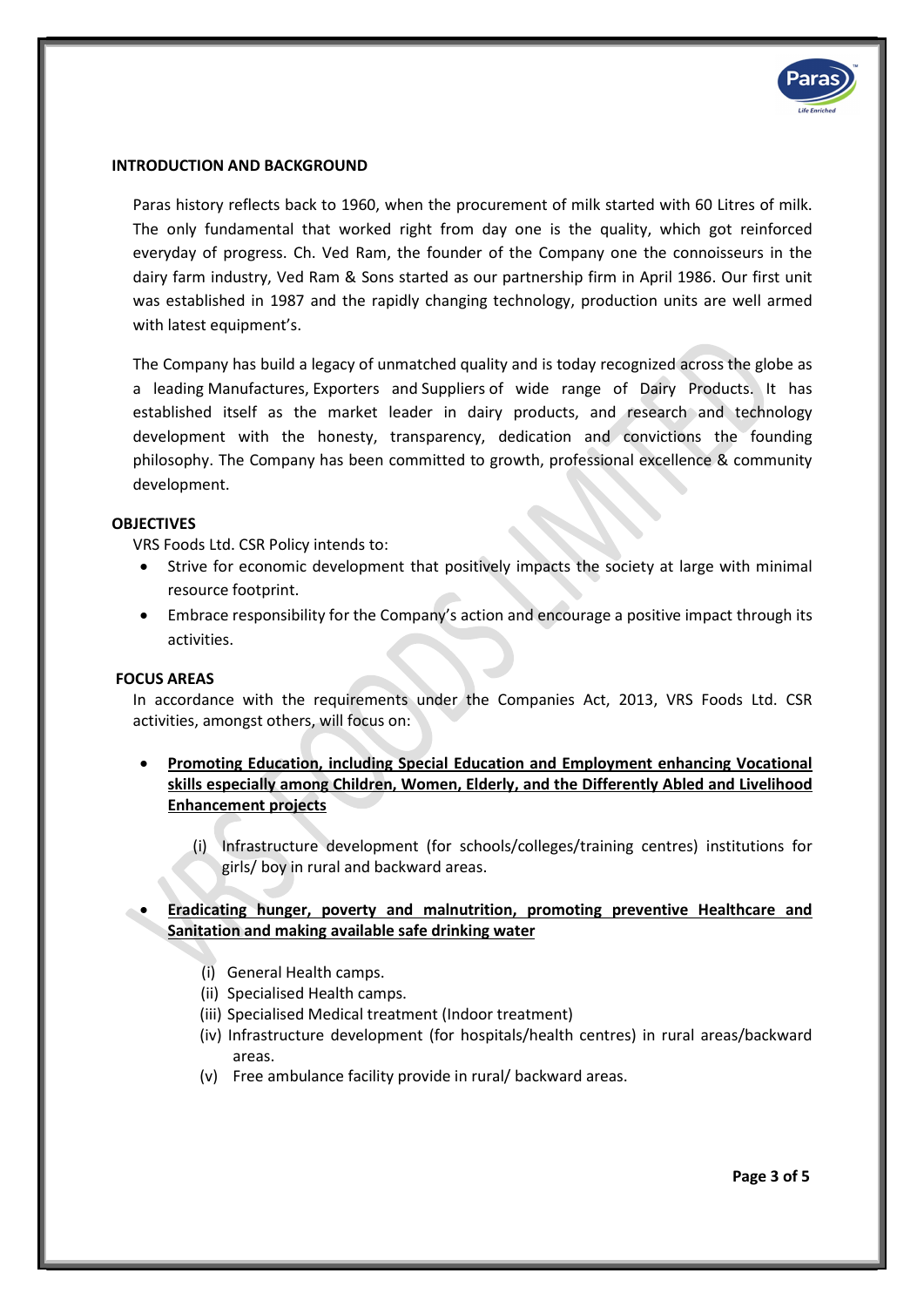

#### UNDERTAKING CSR ACTIVITES

VRS Foods Ltd. will undertake its CSR activities, approved by the CSR Committee, through the Ch. VEDRAM Charitable Trust or such other entity / organization as approved by the CSR Committee.

The surplus arising out of the CSR activities, projects or programs shall not form part of the business profit of the Company.

#### LOCATION OF CSR EFFORTS

The CSR committee will decide on the locations for CSR activities.

#### COMPOSITION OF CSR COMMITTEE

The CSR Committee shall consist of the following directors:

- 1. Ms. Shelly Bajaj
- 2. Mr. Srikant
- 3. Mr. Sudhir Saxena

#### RESPONSIBILITIES OF THE COMMITTEE

The responsibilities of the CSR Committee include:

- Formulating and recommending to the Board of Directors the CSR Policy and indicating activities to be undertaken.
- Recommending the amount of expenditure for the CSR activities, and
- Monitoring CSR activities from time to time.

#### **GOVERNANCE**

The Company through a registered trust or registered society can undertake CSR activities as per the provision of the Companies Act, 2013. Accordingly, Ch. VEDRAM Charitable Trust or such other entity will work closely with and support the Board and the CSR Committee in implementing CSR activities of the Company. Ch. VEDRAM Charitable Trust or such other entity will assist the CSR Committee in identifying the areas of CSR activities. Programs and execution of initiatives as per defined guidelines. Ch. VEDRAM Charitable Trust or such other entity will also assist the Board and the CSR Committee in reporting the progress of deployed initiatives and in making appropriate disclosures (internal/ external) on a periodic basis.

#### CSR FUNDS

The corpus for the purpose of carrying on the aforesaid activities would include the followings:

- 2% of the average Net Profit made by the Company during immediately preceding three Financial Years.
	- any income arising there from.
	- surplus arising out of CSR activities carried out by the company and such surplus will not be part of business profit of the company.